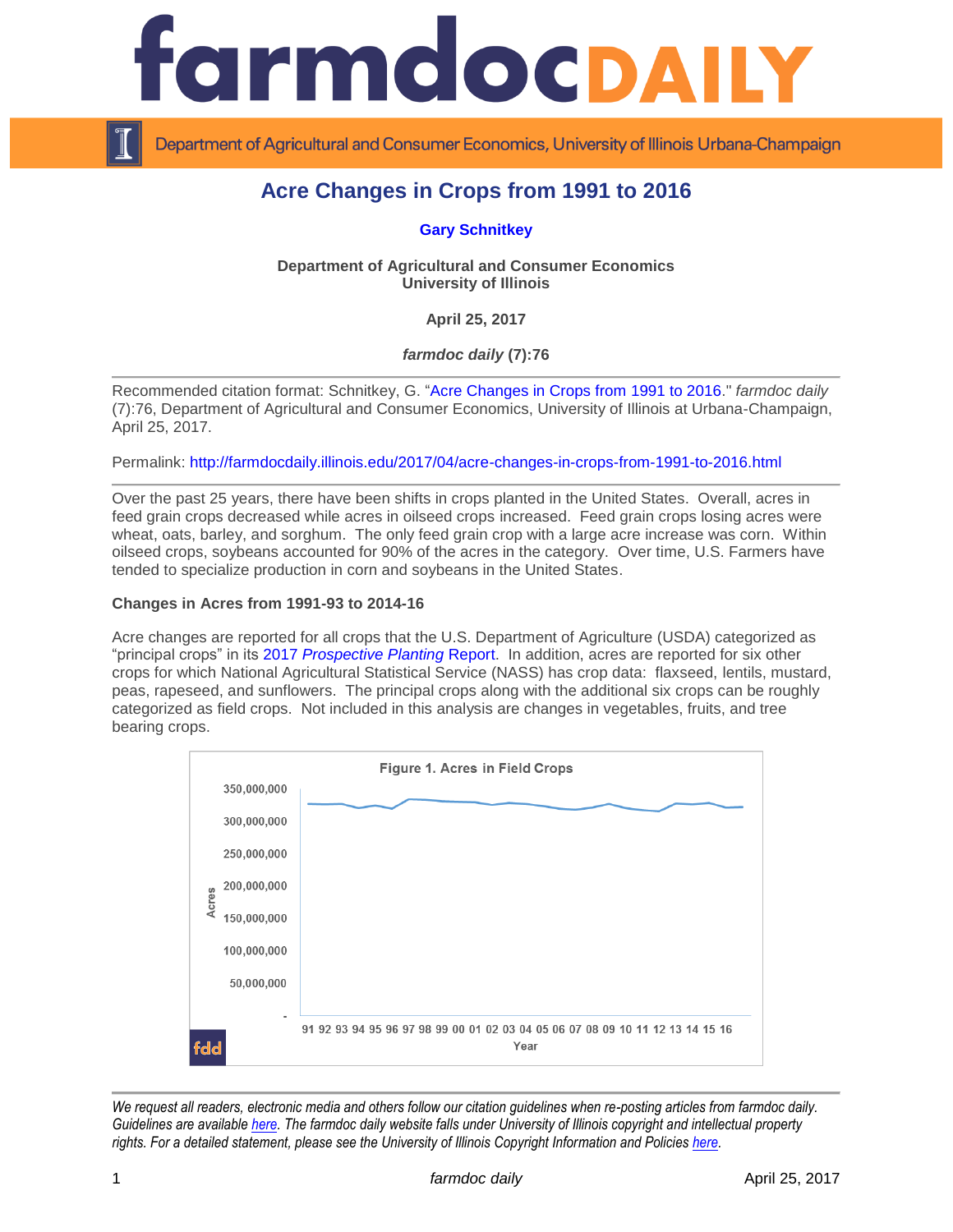In 2016, there were 322 million acres planted in these field crops. Modest variations in total acres in field crops occurred, with a range from 315 million acres in 2011 to 335 million ACRES in 1996. A trend of increasing or decreasing acres devoted to field crops does not exist (see Figure 1).

To make acre change comparisons, acres are averaged from the years from 1991 to 1993 (1991-93) and from 2014 to 2016 (2014-16). Three-year averages are used to minimize the influences of anomalous factors impacting acreages. The year 1991 is selected for the first year as that is the first year that NASS reported acres for several of these crops.

| 1991-93<br>(acres)<br>71,422,667<br>8,177,667<br>60,142,000<br>8,163,000<br>11,374,333<br>13,576,800<br>2,563,333<br>764,842<br>1,382,167<br>1,433,933<br>1,819,767<br>322,667<br>2,993,333<br>923,467 | 2014-16<br>(acres)<br>53,998,000<br>2,889,667<br>54,990,000<br>3,235,333<br>7,429,000<br>9,897,467<br>1,673,667<br>342,223<br>1,064,200<br>1,161,900<br>1,549,833<br>170,933 | Change <sup>3</sup><br>(acres)<br>(17, 424, 667)<br>(5,288,000)<br>(5, 152, 000)<br>(4,927,667)<br>(3,945,333)<br>(3,679,333)<br>(889, 667)<br>(422, 618)<br>(317, 967)<br>(272, 033)<br>(269, 933)<br>(151, 733) |
|--------------------------------------------------------------------------------------------------------------------------------------------------------------------------------------------------------|------------------------------------------------------------------------------------------------------------------------------------------------------------------------------|-------------------------------------------------------------------------------------------------------------------------------------------------------------------------------------------------------------------|
|                                                                                                                                                                                                        |                                                                                                                                                                              |                                                                                                                                                                                                                   |
|                                                                                                                                                                                                        |                                                                                                                                                                              |                                                                                                                                                                                                                   |
|                                                                                                                                                                                                        |                                                                                                                                                                              |                                                                                                                                                                                                                   |
|                                                                                                                                                                                                        |                                                                                                                                                                              |                                                                                                                                                                                                                   |
|                                                                                                                                                                                                        |                                                                                                                                                                              |                                                                                                                                                                                                                   |
|                                                                                                                                                                                                        |                                                                                                                                                                              |                                                                                                                                                                                                                   |
|                                                                                                                                                                                                        |                                                                                                                                                                              |                                                                                                                                                                                                                   |
|                                                                                                                                                                                                        |                                                                                                                                                                              |                                                                                                                                                                                                                   |
|                                                                                                                                                                                                        |                                                                                                                                                                              |                                                                                                                                                                                                                   |
|                                                                                                                                                                                                        |                                                                                                                                                                              |                                                                                                                                                                                                                   |
|                                                                                                                                                                                                        |                                                                                                                                                                              |                                                                                                                                                                                                                   |
|                                                                                                                                                                                                        |                                                                                                                                                                              |                                                                                                                                                                                                                   |
|                                                                                                                                                                                                        |                                                                                                                                                                              |                                                                                                                                                                                                                   |
|                                                                                                                                                                                                        |                                                                                                                                                                              |                                                                                                                                                                                                                   |
|                                                                                                                                                                                                        | 2,909,667                                                                                                                                                                    | (83, 667)                                                                                                                                                                                                         |
|                                                                                                                                                                                                        | 882,100                                                                                                                                                                      | (41, 367)                                                                                                                                                                                                         |
| 12,400                                                                                                                                                                                                 | 4,800                                                                                                                                                                        | (7,600)                                                                                                                                                                                                           |
| 17,367                                                                                                                                                                                                 | 60,233                                                                                                                                                                       | 42,867                                                                                                                                                                                                            |
| 1,568,667                                                                                                                                                                                              | 1,636,333                                                                                                                                                                    | 67,667                                                                                                                                                                                                            |
|                                                                                                                                                                                                        | 1,958,733                                                                                                                                                                    | 134,533                                                                                                                                                                                                           |
|                                                                                                                                                                                                        | 382,667                                                                                                                                                                      | 138,333                                                                                                                                                                                                           |
|                                                                                                                                                                                                        | 569,000                                                                                                                                                                      | 435,000                                                                                                                                                                                                           |
|                                                                                                                                                                                                        | 1,185,333                                                                                                                                                                    | 1,002,833                                                                                                                                                                                                         |
|                                                                                                                                                                                                        | 1,735,333                                                                                                                                                                    | 1,570,667                                                                                                                                                                                                         |
|                                                                                                                                                                                                        | 90,873,333                                                                                                                                                                   | 14,704,333                                                                                                                                                                                                        |
|                                                                                                                                                                                                        | 83,119,667                                                                                                                                                                   | 23,638,000                                                                                                                                                                                                        |
|                                                                                                                                                                                                        | 162,971,333                                                                                                                                                                  | (16, 897, 333)                                                                                                                                                                                                    |
|                                                                                                                                                                                                        |                                                                                                                                                                              | (5, 152, 000)                                                                                                                                                                                                     |
|                                                                                                                                                                                                        |                                                                                                                                                                              | 25,600,433                                                                                                                                                                                                        |
|                                                                                                                                                                                                        | 13,408,123                                                                                                                                                                   | (4,690,452)                                                                                                                                                                                                       |
|                                                                                                                                                                                                        | 1,824,200<br>244,333<br>134,000<br>182,500<br>164,667<br>76,169,000<br>59,481,667<br>179,868,667<br>60,142,000<br>66,749,533<br>18,098,575                                   | 54,990,000<br>92,349,966<br><sup>1</sup> Acre taken from National Agricultural Statistical Service (NASS). All crop acres are planted, except for                                                                 |

Table 1 shows a list of crops for which acre changes are reported. These crops are divided into four categories for making comparisons:

 Feed grains, wheat, and rice. This category includes corn, wheat, barley, oats, rice, and sorghum. These crops often provided energy for human and animal diets, as well as for providing energy through biofuels. To some extent, these crops will substitute for one another. For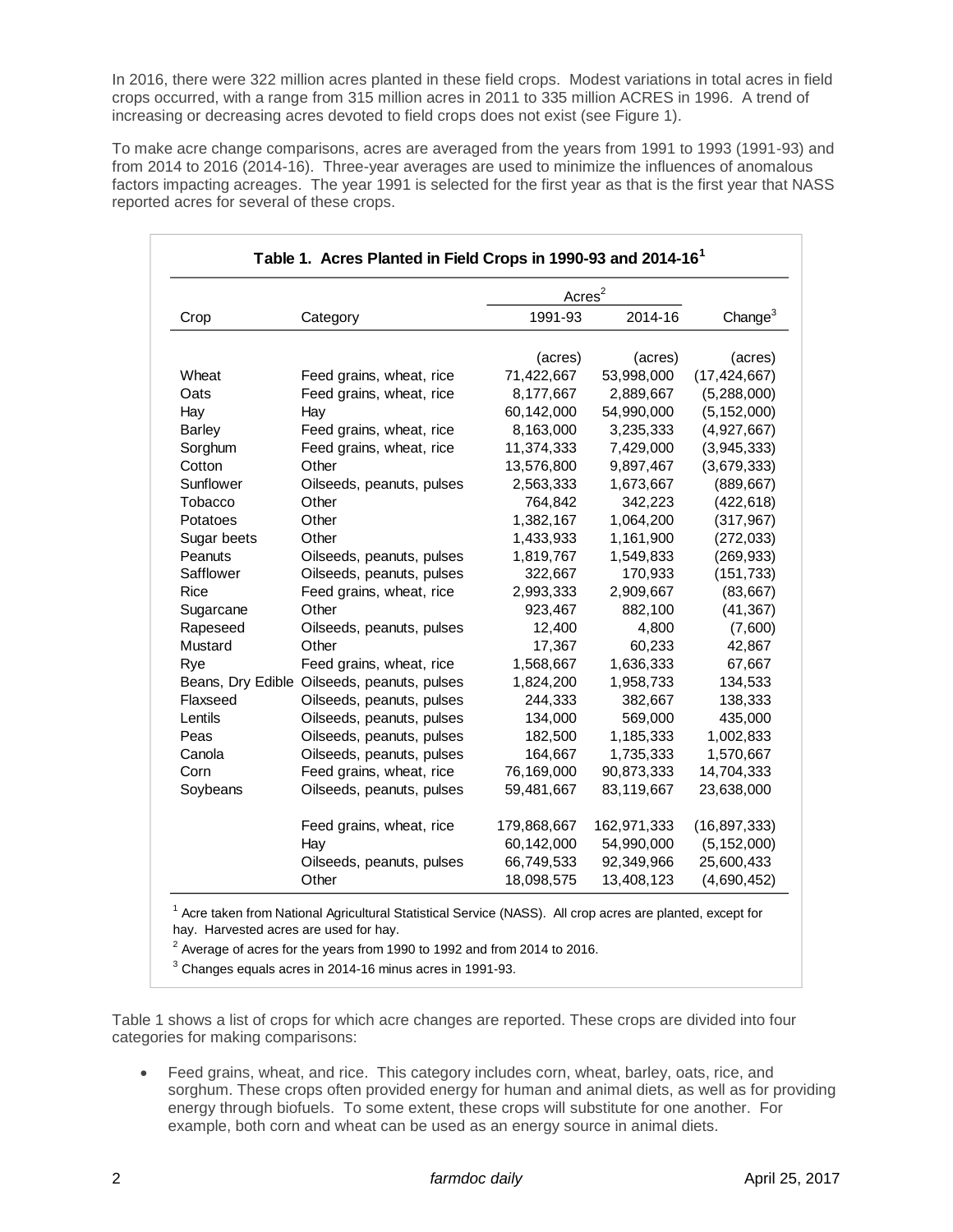- Oilseeds, peanuts, and pulses. This category includes soybeans, canola, peanuts, lentils, flaxseed, and sunflower. These crops can serve as protein sources.
- $\bullet$  Hay.
- Other. Other crops include cotton, tobacco, sugar beets, sugarcane, and mustard. These crops do not fit in the above categories.

Between 1991-93 and 2014-16, six crops lost more than 1,000,000 acres; wheat, oats, hay, barley, sorghum, and cotton (see Table 1). By far, the crop with the largest loss in acres was wheat, with a loss of 17 million acres. Wheat was followed by oats, hay, barley, sorghum, and cotton. Of these highest acre losing crops, four to the crops are categorized as "feed grains, wheat, and rice": wheat, oats, barley, and sorghum.

Between 1991-93 and 2014-16, four crops gained over 1 million acres (see Table 1). Soybean acres increased by 24 million acres. Corn had the second largest increase with 15 million acres. Canola had an increase of 2 million acres. Peas increased by 1 million acres.

Between 1991-93 and 2014-16, there were shifts in the types of crops grown in the United States. The "feed grains, wheat, rice", "hay", and "other" crop categories lost acres. The "oilseed, peanuts, pulse" category gained acres (see Table 1).

#### **Feed grains, wheat, and rice**

At the beginning of the 1990s, corn and wheat had roughly the same acres (see Figure 2). Since the 1990s, corn increased in acres, with much of the increase occurring between 2006 through 2012, likely due to the increased use of corn in the production of ethanol.



Unlike corn, the other feed grains did not increase acres. Four of the other feed grains lost acres: wheat, oats, barley, and sorghum. Wheat lost 17 million acres, oats lost 5 million acres, and barley lost 5 million acres, and sorghum lost 4 million acres. From 1991 to 2016, rice and rye had relatively stable acres.

These acre shifts can be attributed to two factors. First, much of the animal feed use shifted away from other feed grains to corn. Prices and supply of corn relative to other crops likely impacted these factors. The second is the increased use of corn in the production of ethanol.

#### **Oilseeds, peanuts, and rice**

Soybeans was by far the leading "oilseed, peanuts, and pulse" crop. In 2016, there were 83 million acres of soybeans compared to 8 million acres in the other oilseed. Overall, soybeans account for 91% of acres planted to oilseeds in the U.S.

Soybeans acres have increased since 1991 from 59 million acres to 83 million acres. Other crops in the "oilseed, peanuts, and pulse" category have remained stable at 8 million acres (see Figure 3).